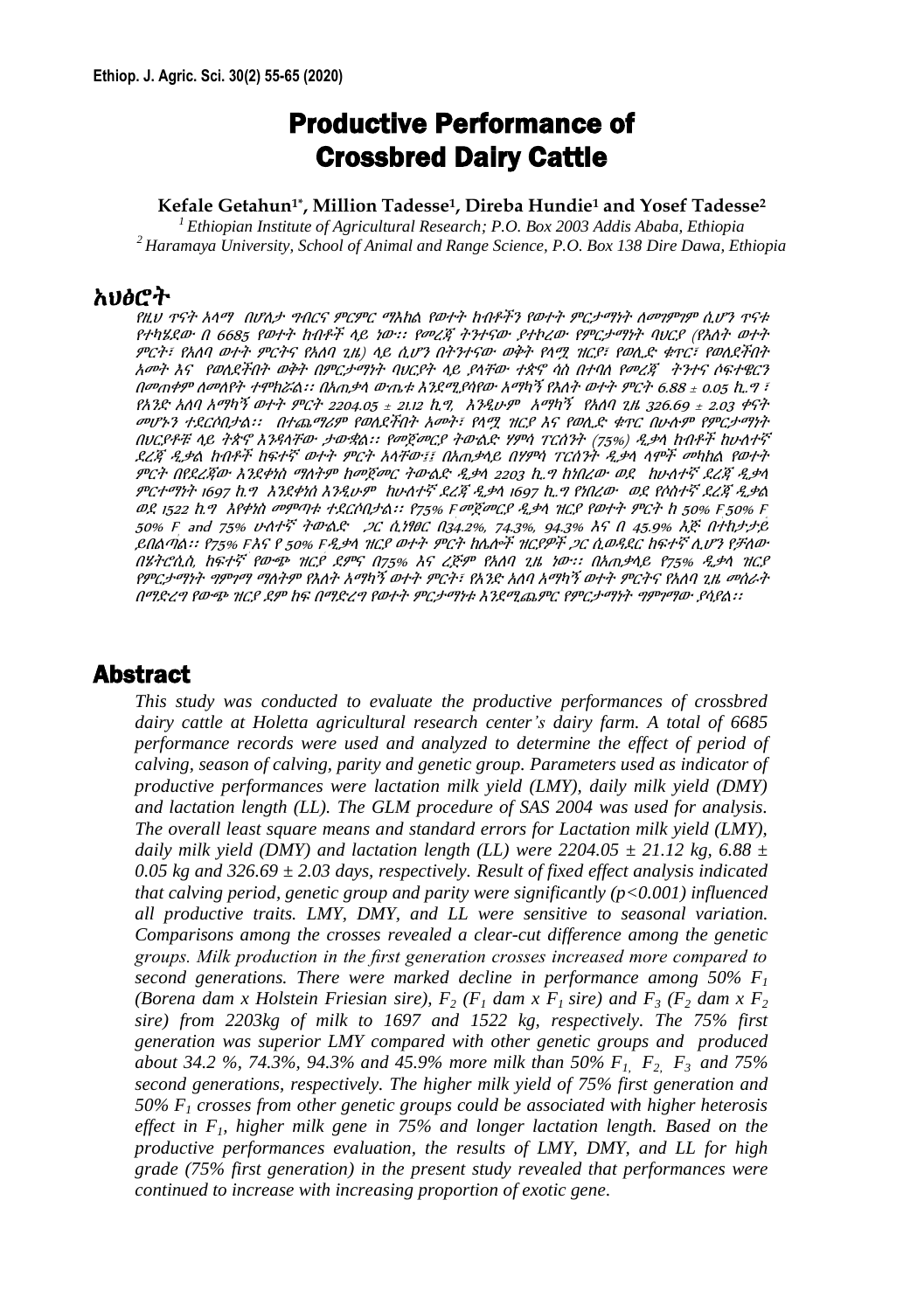# **Introduction**

The importance of livestock is growing over the years because of increment of human population, rising incomes and urbanization in developing countries. These factors fuel a massive increase in demand for foods of animal origin. Dairy products are among some of the most important commodities from the livestock sector and the strongest growth in demand for milk and milk products is anticipated to come from developing countries. World production of milk is forecasted to grow by an annual rate of slightly over one percent and the largest increment is expected in developing countries (Griffin, 1999). 2017). However, breed improvement and development programs have been directed mainly on crossbreeding activities through research stations, few government stock multiplication centers and private farms (MOARD, 2007). This was mainly attributed to the assumption that the genetic gain expected from selection of indigenous cattle is 1-2 percent per year (Braännäng and Person, 1990) which is too slow to support the immediate high demand of milk in the country. In this regard, the introductions of exotic breeds have been suggested as one option to improve milk production and fill the gap between milk demand and supply in the country. However, exotic breeds become expensive and risky because they are susceptible to diseases and the cost of milk production is often greater than the gross income that can be obtained (Tesfaye, 1990).

Crossbred cows have been reported to be more productive than purebred cows in the tropics (McDowell, 1985; Cunningham and Syrstand, 1987). Despite the promising productive performance of crossbred dairy cattle, high demand for milk and efforts to multiply in Ethiopia, well-organized and successful crossbreeding programs could not generate significant number of improved crossbred dairy cattle compared to the proportion of indigenous breeds and remains few. It has been one implication that out of 60.39 million head, only 1.54% is crossbred (CSA, 2017) over 80 years of crossbreeding activities in the country. This could be associated with less efficient service delivery and lack of suitable breeding program to generate adaptive and productive generations.

A long-term crossbreeding program initiated in 1974 at Holetta Agricultural Research Center has been produced several generations of crosses between the indigenous Boran and Holstein Friesian breeds with the aim of combining productivity and adaptability in the crossbreds. This crossbreeding effort resulted in the development of various genetic groups (50%  $F_1$ ,  $F_2$ ,  $F_3$  and 75% first and second generations) which intervened for improving the breeding program. The effect of exotic blood level, random change of environments and introducing of management factors could influence the productive performances of crossbred dairy herd in the research center. Although, some research have been conducted to evaluate the performance of Friesian and Borena crosses at Holetta, regular evaluation of productive performances of the herd is a key indicator of sustainability of a dairy cattle research and the breeding program and this performance evaluation is depends on LMY, DMY and LL parameters of economic important traits. The objective of this study was therefore, to evaluate trend of productive performances of crossbred dairy cows over the years and to estimate the extent of non-genetic and genetic factors affected the long-term crossbred dairy cattle performances at the research center.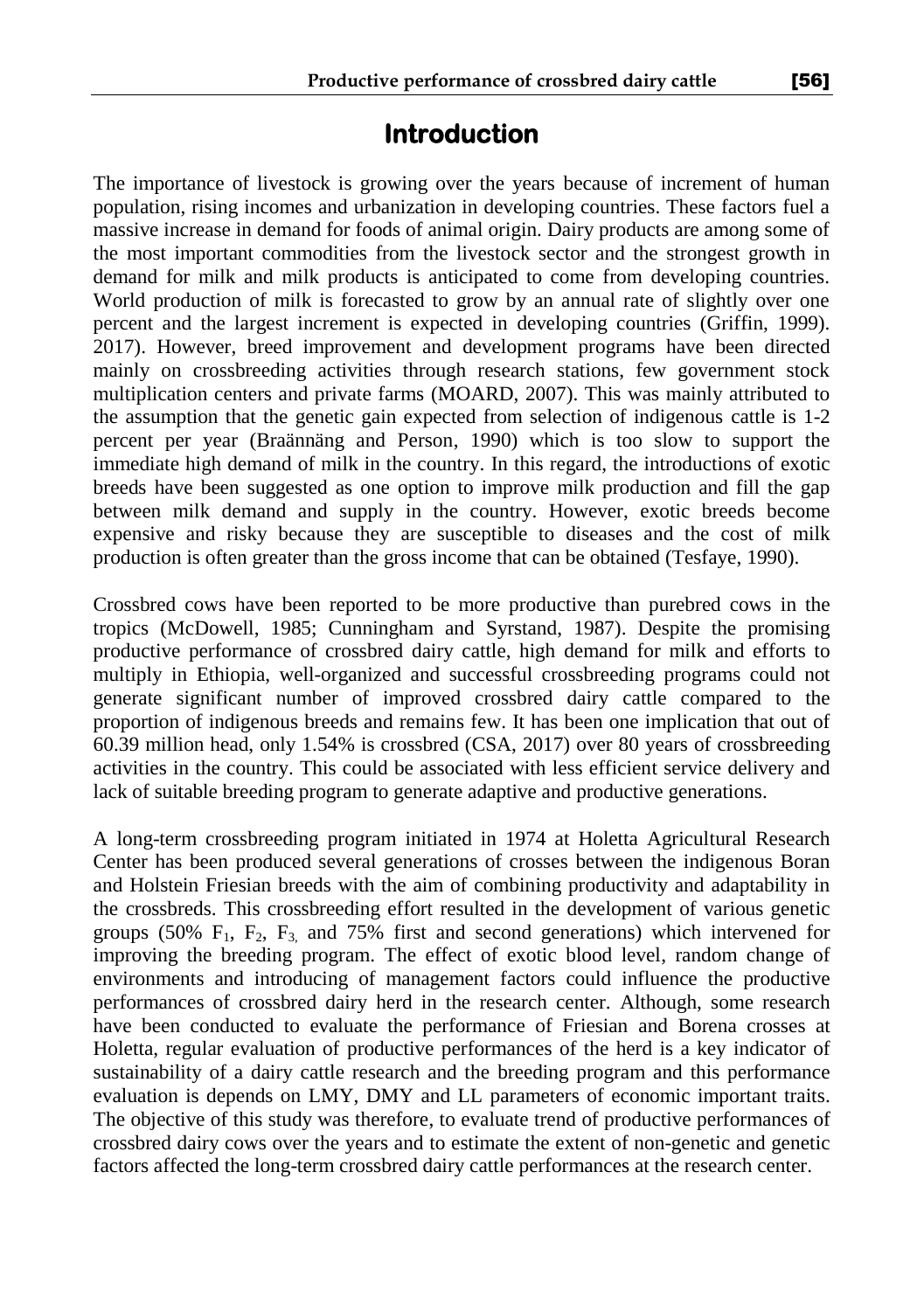# Materials and Methods

#### The study area

This research was conducted at Holetta Agricultural Research Center (HARC). Holetta is located in the central highland of Ethiopia at 29 km west of Addis Ababa  $(9^0\ 00'$  N latitude and  $38^{\circ}$  30' E longitude) with an altitude of 2400 meter above sea level. The average annual rainfall is 1100 mm and average annual temperature is 15 $\degree$  C with minimum 6<sup> $0$ </sup>C and maximum 24<sup> $0$ </sup>C, respectively (Yohannes *et al.*, 2016). The average monthly relative humidity is 60% (Gebregziabher *et al.,* 2013).

## Data collection

Data were obtained from long-term (1974 to 2017) crossbreeding research of dairy cattle herd composed of Ethiopian Borena x Holstein Friesian crossbreds that had been maintained at the research station and therefore, different exotic gene inheritances ranging from 50% to 75% of HF (Holstein Friesian) were considered.

#### Animal management

The cattle were herded based on breed, pregnancy, lactation stage, sex and age. Uniform feeding and management practices were adopted for all animals within each category. Natural grazing, hay, and concentrate supplement constituted the major feed supply. During the day time animals were allowed to graze on pastureland from early morning 8.00 AM to 4.00 PM. Natural pasture hay was provided as additional feed during the evening. Concentrate mixture composed of wheat middling (32%), wheat bran (32%), noug (*Guizocia abyssinica*) cake (34%), and salt (2%) was supplemented based on their body weight, productivity, and physiological categories. Milking cows, heifers and calves were supplemented with concentrate mixture at a rate of 4.1-1.5 and 0.25-1kg per day, respectively depending up on availability of supplemental feed. The cows had free access to clean tap water all the time.

Calves were allowed to suckle their dam immediately after birth for about four days to receive colostrum. Weighting and ear tagging were also engaged within 24 hours after birth. After 4 days, calves were taken in to calf rearing pen and continued to feed recommended amount of whole milk for 98 days through artificial rearing system (bucket feeding) except the F1 calves, which have been suckling their dams until winning since 2002. Weaned calves were transferred to other pen and kept indoor until 6 months.

Milking has been practiced by hand until 2001. In 2002 milking machine has been installed and since then cows have been milked with milking machine twice daily (early morning and evening). The animal management was also supported with vaccination against major disease and treatment to control any incidence of diseases.

## Breeding program

Pure Borena dams were mated with pure Friesian semen to produce the  $50\%$   $F_1$  crosses while the 50%  $F_1$  is back crossed with pure Friesian semen to produce the 75% first generation. The later generations,  $F_2$ ,  $F_3$ , and 75% second generation were produced by *inter se* mating 50% male with 50% female and 75% male with 75% female. The Borena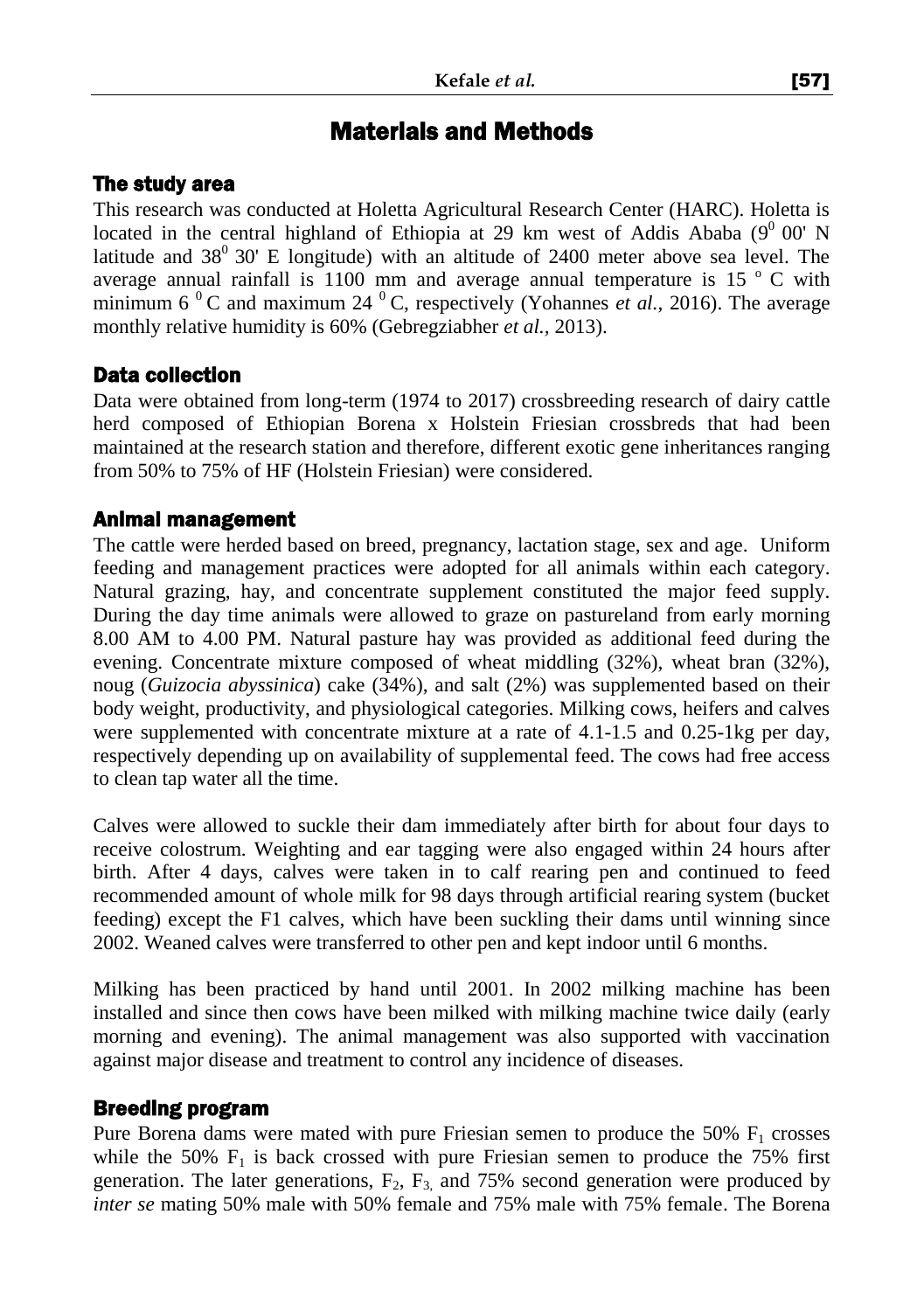cattle used as a foundation stock for crossbreeding were brought from Borena pastoralists in the southern Ethiopia (there center of origin) and reared on station then inseminated randomly with semen from NAIC (national artificial insemination center) and WWS (worldwide sire) to produce required generations.

Seasonal breeding has been undertaken until 2000. Since then the mating practice was changed and has been undertaking throughout the year using AI (artificial insemination) with semen from locally recruited crossbred bulls or pure Friesian semen from NAIC and WWS. Sometimes natural service has been used when animals became repeat breeder with AI. In addition to herdsmen, teaser bull was reared with cows for heat detection. Cows detected in heat were mated using artificial insemination by qualified technicians. Cows not seen in heat after service for longer were diagnosed for pregnancy after 60 days of service.

#### Data management

Screenings of data were made to avoid manmade errors during data entrance on individual animal card or in the computer writing. The minimum truncation point for LL in this study was 100 days which regarded as incomplete lactation for analysis of LMY, DMY, and LL. Lactation records of above eighth parities were pooled together in parity eight because of few records. The animals that had abnormal calving, i.e., abortions and stillbirths were not included in the analysis.

#### Data analysis

The General Linear Model (GLM) procedure of Statistical Analysis System (SAS 2004) version 9.0 was employed to determine and compare the fixed effects of different genetic group, calving periods, calving seasons and parity for LMY, DMY and LL traits. Genetic group included in the analysis were broadly classified in to two based on the exotic blood levels (50%  $F_1$ ,  $F_2$ ,  $F_3$  and 75% first and second generations).

Different genetic groups were developed in different years depending on the objective of the research station (research direction) during the last 40 years. The years of calving ranged from 1978 to 2017 were grouped into 8 periods considering the similarity within year group. Thus, each year group consisted 5 periods. For season of calving, months of the years were classified into 3 seasons based on rainfall distribution as dry season from October to February, short rain season from March to May, and main rain season from June to September. The presences of any significant differences among fixed effects (genetic and non-genetic factors) were checked using least square mean separation of SAS procedure. The three productive traits (LMY, DMY and LL) were analyzed by the following model

 $Y_{ijkln} = \mu + Y_i + S_j + G_k + P_l + e_{ijkln}$  Where;

 $Y_{ijkln} = n^{th}$  record of, i<sup>th</sup> period, j<sup>th'</sup> season, k<sup>th</sup> genetic group and l<sup>th</sup> parity

 $\mu$  = overall mean

 $Y_i$  = effect of i<sup>th</sup> period of Calving

 $S_j$  = effect of j<sup>th</sup> Season of Calving.

 $\mathbf{G}_k$  = effect of  $k^{\text{th}}$  Genetic group (50%  $\mathbf{F}_1$ ,  $\mathbf{F}_2$ ,  $\mathbf{F}_3$  and 75% first generation, second generation)

 $P_1$  = effect of 1<sup>th</sup> Parity of Dam (1, 2, 3, 4, 5, 6, 7, 8)

 $e_{iikln}$  = random error associated with each observation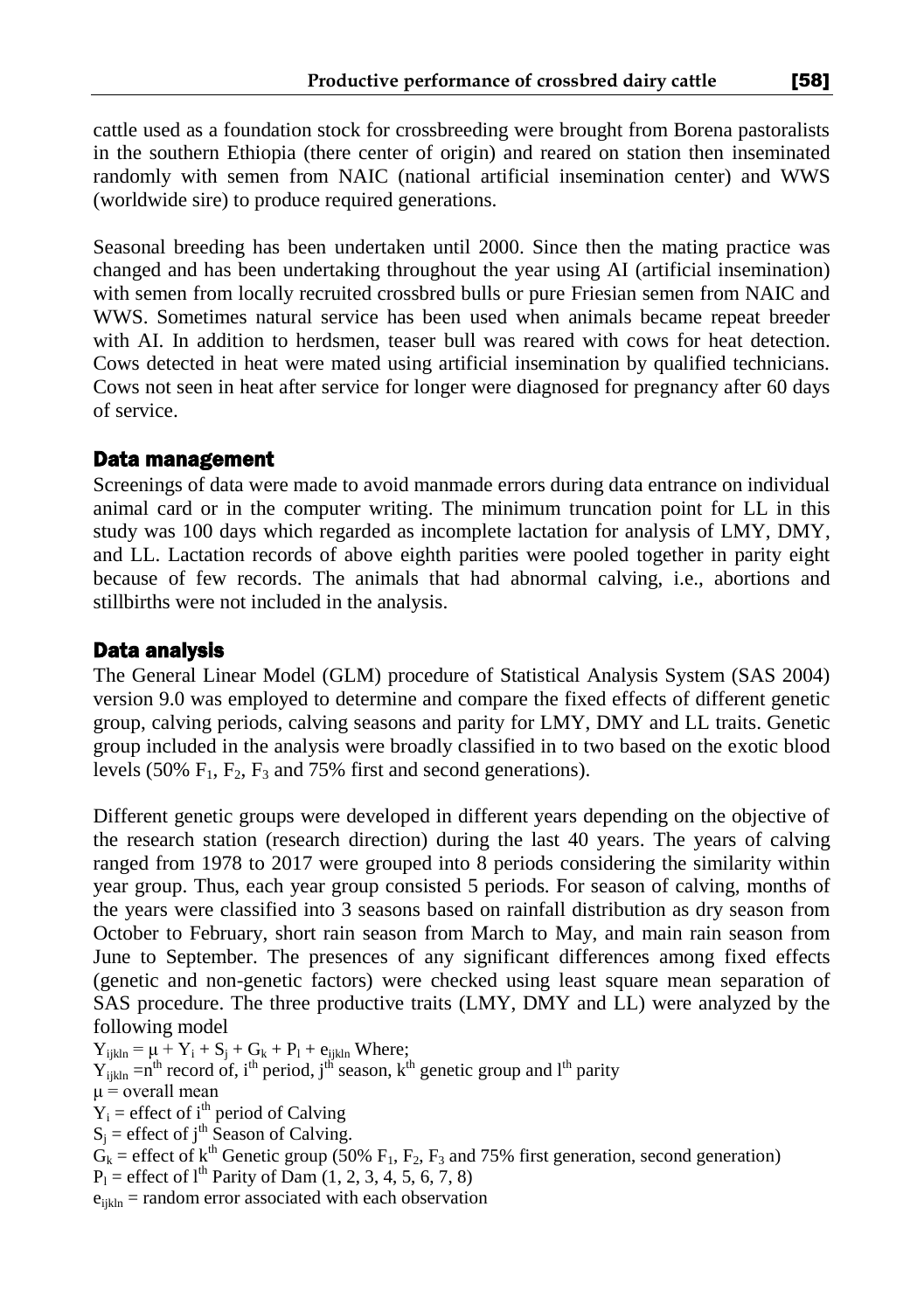#### Results and Discussion

The overall mean with standard error of LMY of Borena x HF crosses in the present study was  $2204.05 \pm 21.12$  kg. Results of the least square means and standard errors for fixed effects of genetic group, calving period, calving season, and parity are summarized in Table 1. LMY was significantly (p<0.001) affected by genetic group, calving period, calving season and parity.

| Effect                | Number of observations | LMY LSM $\pm$ SE (kg)          |
|-----------------------|------------------------|--------------------------------|
| overall               | 2313                   | $2204.05 \pm 21.12$            |
| Genetic group         |                        |                                |
| 50% F <sub>1</sub>    | 1598                   | $2203.23^{b} \pm 38.13$        |
| 50% F <sub>2</sub>    | 234                    | 1697.09 c ± 71.82              |
| 50% F <sub>3</sub>    | 139                    | $1522.67c \pm 90.07$           |
| 75% first generation  | 299                    | 2957.46 <sup>a</sup> ± 72.98   |
| 75% second generation | 43                     | $2027.16^{\circ}$ ± 152.15     |
| Calving period        |                        |                                |
| 1977-1982             | 23                     | 1943.44bcd ± 203.80            |
| 1983-1987             | 75                     | 2105.72 <sup>bc</sup> ± 118.81 |
| 1988-1992             | 167                    | 1670.22 <sup>d</sup> ± 79.92   |
| 1993-1997             | 183                    | $2030.62^{\circ}$ ± 74.07      |
| 1998-2002             | 272                    | 2373.78 <sup>a</sup> ± 72.94   |
| 2003-2007             | 370                    | $2229.95^{ab} \pm 67.88$       |
| 2008-2012             | 565                    | $2233.15^{ab} \pm 60.69$       |
| 2013-2017             | 659                    | $2065.28c \pm 57.13$           |
| Calving season        |                        |                                |
| Dry season            | 1071                   | $2162.46^a \pm 54.70$          |
| Short rain season     | 626                    | $2018.17^b \pm 60.97$          |
| Main rain season      | 616                    | $2063.93b \pm 61.55$           |
| Parity                |                        |                                |
| 1                     | 690                    | 1811.16 <sup>d</sup> ± 53.76   |
| $\overline{2}$        | 488                    | $\frac{1983.23}{5}$ ± 60.86    |
| $\overline{3}$        | 347                    | $2063.57^{bc} \pm 66.98$       |
| 4                     | 245                    | $2193.50^{ab} \pm 75.37$       |
| $\overline{5}$        | 187                    | $2238.52^a \pm 82.31$          |
| $\overline{6}$        | 150                    | $2136.28abc + 90.91$           |
| 7                     | 98                     | $2111.67abc + 108.49$          |
| 8                     | 108                    | $2114.25abc + 106.69$          |

**Table 1.** Least square means and standard errors of lactation milk yield

*Different superscripts (a, b, c, d) in the same fixed effect indicate differences among sample means, LMY = lactation milk yield*

Results of the least square means for fixed effects of genetic group, calving period, calving season and parity for DMY and LL are summarized in Table 2. The overall mean and standard error for DMY was  $6.88 \pm 0.05$  kg and for LL 326.69  $\pm$  2.03 days. Both DMY and LL were significantly  $(p<0.001)$  affected by genetic group, calving period, calving season and parity.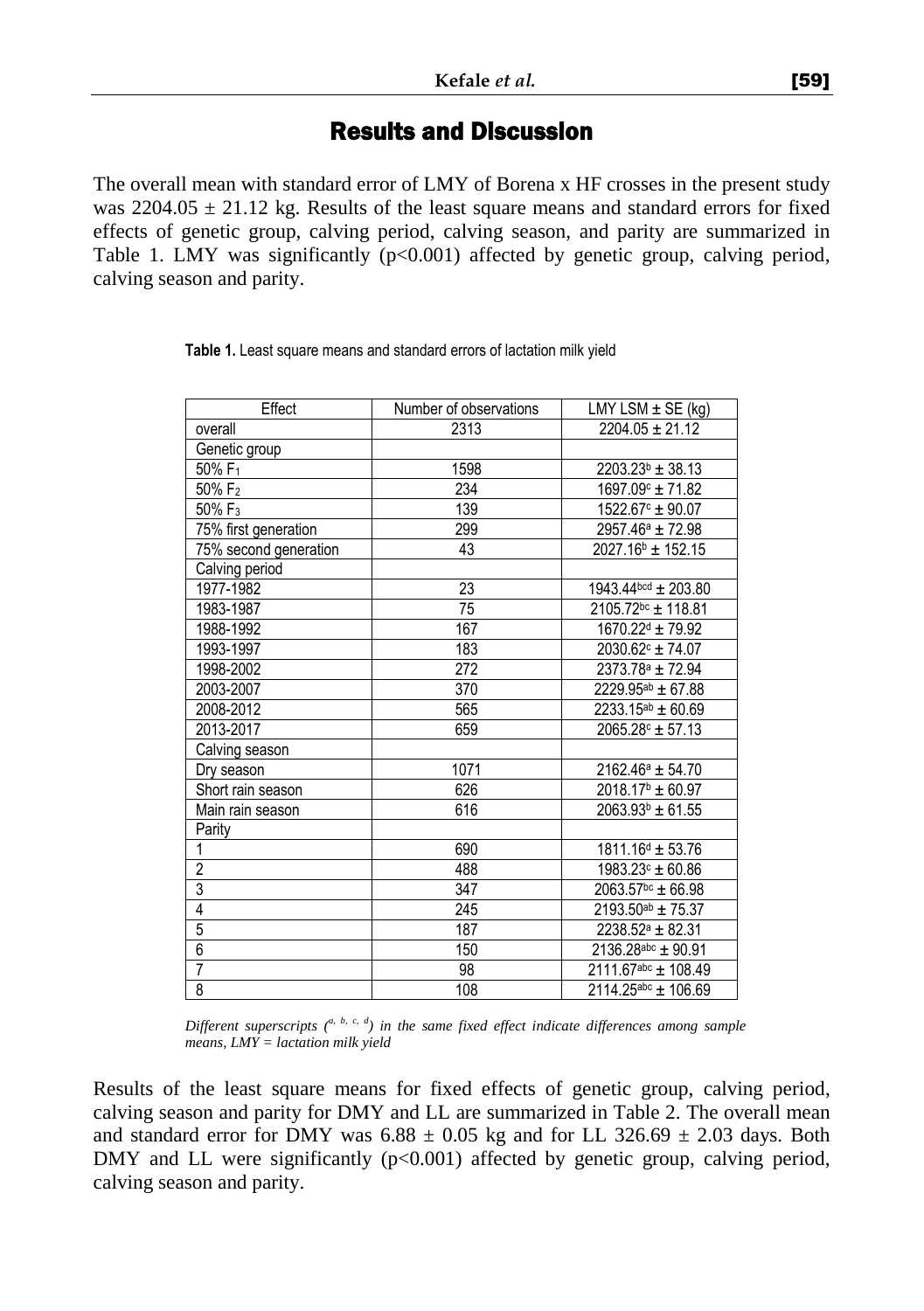| Effect                | Number of    | $DMY$ LSM $\pm$ SE          | Lactation length $LSM \pm SE$           |
|-----------------------|--------------|-----------------------------|-----------------------------------------|
|                       | observations | (kq)                        | (days)                                  |
| Overall               | 2186         | $6.88 \pm 0.05$             | $326.69 \pm 2.03$                       |
| Genetic group         |              |                             |                                         |
| 50% $F_1$             | 1543         | $6.69b \pm 0.083$           | $343.62b \pm 3.56$                      |
| 50% F <sub>2</sub>    | 234          | $\frac{1}{5.66^c \pm 0.16}$ | $319.42^{\circ} \pm 6.68$               |
| 50% F <sub>3</sub>    | 139          | $5.02^d \pm 0.19$           | $319.25^{\circ} \pm 8.37$               |
| 75% first generation  | 236          | $8.70^a \pm 0.17$           | $374.05^a \pm 7.24$                     |
| 75% second generation | 34           | $\sqrt{6.72^b} \pm 0.37$    | $303.12^{\circ}$ ± 15.73                |
| Calving period        |              |                             |                                         |
| 1977-1982             | 23           | $6.18^{cd} \pm 0.44$        | $316.06$ <sup>cd</sup> ± 18.98          |
| 1983-1987             | 75           | $5.88^d \pm 0.26$           | $407.35^a \pm 11.13$                    |
| 1988-1992             | 167          | $4.60^{\circ} \pm 0.18$     | $374.99b \pm 7.50$                      |
| 1993-1997             | 183          | $5.55^d \pm 0.16$           | $369.94^b \pm 6.94$                     |
| 1998-2002             | 272          | $7.58^b \pm 0.16$           | $314.78c \pm 6.95$                      |
| 2003-2007             | 370          | $6.99^{\circ} \pm 0.15$     | $316.77^{\circ} \pm 6.50$               |
| 2008-2012             | 565          | $7.65^{\circ} \pm 0.14$     | $\overline{286.66}$ <sup>d</sup> ± 5.85 |
| 2013-2017             | 531          | $8.08^a \pm 0.14$           | $\frac{268.56}{e} \pm 5.80$             |
| Calving season        |              |                             | ns                                      |
| Dry season            | 1027         | $6.67^a \pm 0.12$           | $\overline{333.26}$ ± 5.30              |
| Short rain            | 585          | $6.40^{\circ} \pm 0.13$     | $329.03 \pm 5.90$                       |
| Main rain             | 574          | $6.61a \pm 0.14$            | $333.39 \pm 5.96$                       |
| Parity                |              |                             |                                         |
|                       | 653          | $5.24$ <sup>e</sup> ± 0.12  | $348.67^a \pm 5.22$                     |
| 2                     | 454          | $5.83^d \pm 0.14$           | $347.73a \pm 5.92$                      |
| 3                     | 318          | $6.52^{\circ} \pm 0.15$     | $330.45^{\circ} \pm 6.50$               |
| $\overline{4}$        | 234          | $6.72^{bc} \pm 0.17$        | $341.44$ <sup>ab</sup> ± 7.23           |
| $\overline{5}$        | 181          | $6.99^{ab} \pm 0.18$        | $332.22^b \pm 7.85$                     |
| $\overline{6}$        | 147          | $6.79^{bc} \pm 0.20$        | $328.12^b \pm 8.62$                     |
| $\overline{7}$        | 94           | $7.04^{ab} \pm 0.24$        | $322.03^{bc} \pm 10.34$                 |
| 8                     | 105          | $7.37^a \pm 0.24$           | $304.46^{\circ}$ ± 10.14                |

Table 2. Least square means and standard errors of daily milk yield and lactation length

*Different superscripts*  $\binom{a, b, c, d, e}{c}$  in the same fixed effect indicate differences among sample means, DMY = *lactation milk yield, ns; not significant*

#### Lactation milk yield

The overall mean result obtained in this study was slightly higher than the report of Gebrgziabher *et al.* (2014) who found  $2111.91 \pm 16.88$  kg for Borena x HF in central Ethiopia and Kumar *et al.* (2014) who reported  $2123.43 \pm 65.67$  kg for crossbred in Gondar, Ethiopia. Lower values were reported by various studies (Djoko *et al.,* 2003; Ali *et al.,* 2004; Haile *et al.,* 2009; Kefena *et al.,* 2011; Ashutosh *et al.,* 2013) with 1703 ± 12.1 kg for crossbred in Ghana,  $1336.88 \pm 60.23$  kg for Friesian x local in Bangladesh, 1798  $\pm$  25 kg for Borena x HF crosses, 2088.7  $\pm$  29.4 kg for Borena x HF crossbred in central highland of Ethiopia and 1506.75  $\pm$  71.37 kg for HF x local in Bangladesh, respectively. However, comparatively higher values of LMY were reported by Dash *et al.* (2015) 3976.77  $\pm$  41.03 kg for HF x Keran Fries in India and 3446  $\pm$  1112 SD (standard deviation) by Kahi *et al.* (2000) for Sahiwal with temperate breed crosses. The difference of the present result from the authors reported elsewhere could be associated with animal management system followed by farms such as quality and quantity of feed ingredients provided, disease manifestation on each location, its control and prevention, type of breeds involved for crossbreeding and difference in level of exotic gene inheritance being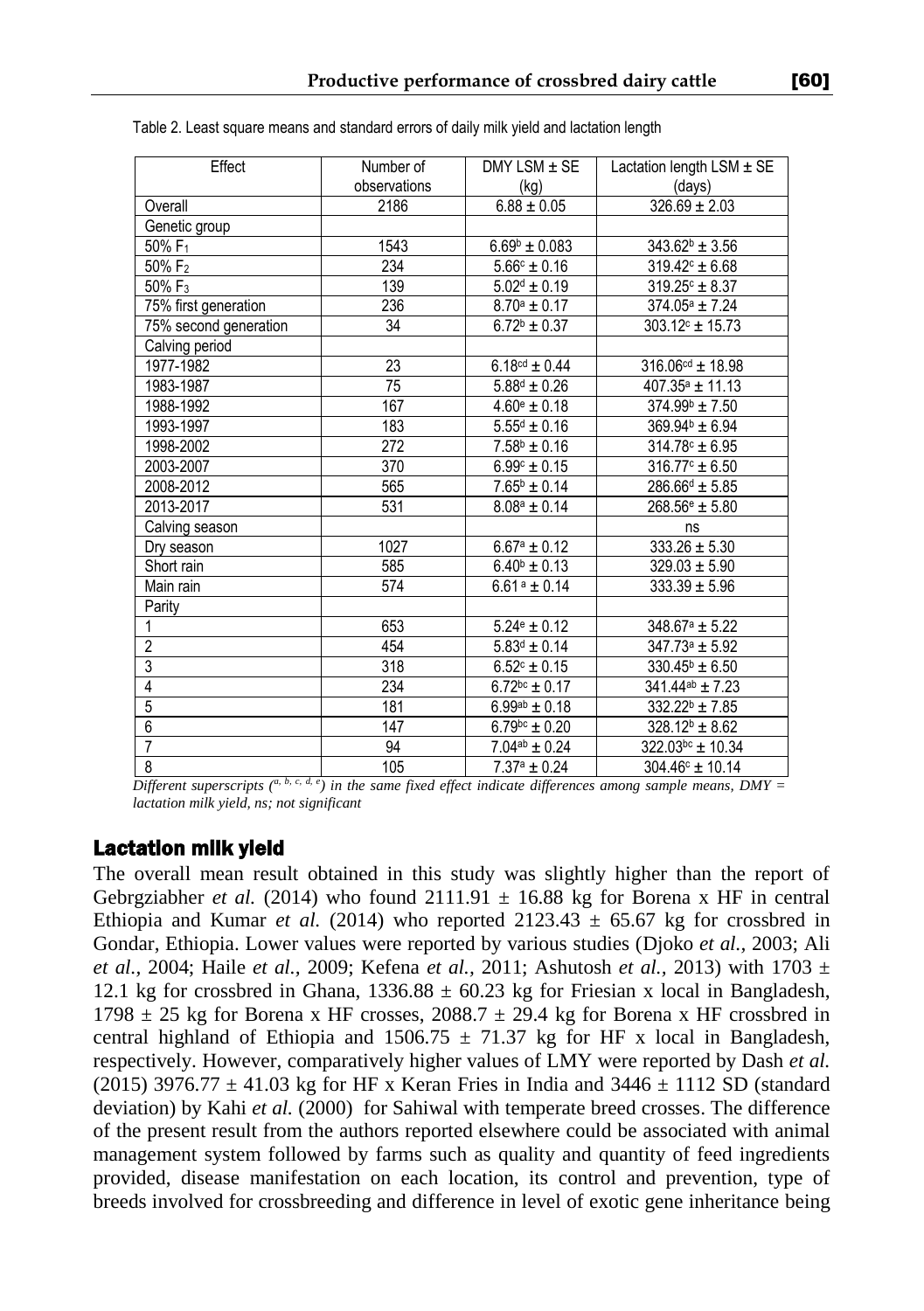studied in each location. Climate factors in which animals were managed might be also other source of variation among these studies.

In this study, the 75% first generation could produce significantly higher  $(p<0.05)$  milk yield per lactation compared with other genetic groups and the difference was about 34.2%, 74.3%, 94.3% and 45.9% more milk than 50%  $F_1$ ,  $F_2$ ,  $F_3$  and 75% second generations, respectively. This might be due to up grading of the level of exotic inheritance from 50% to 75%, which consequently increased the milk gene. It can also indicates that the level of management (feeding, health and other husbandry) provided by the farm was good to support the crossbred cows to express their genetic potential. The superiority of 75% genotype over 50% was also reported by some other studies conducted in the tropics (Million and Tadelle 2003; Haile *et al.,* 2009). However, studies by Demeke *et al.* (2004), Kefena *et al.* (2006) and Gebregziabhere *et al.* (2013) could not detect significant difference between 50%  $F_1$  and 75% first generation. LMY was radically reduced by 506 kg (23%) from 50%  $F_1$  to  $F_2$  and 930 kg (31 %) from 75% first generation to75% second generation. This might be because of the significant recombination losses (lack selection of elite sires for *inter se* mating and segregation effect, which causes decrease in heterosis on *inter se* mated generation). Demeke *et al.* (2004) on his study indicated that  $526 \pm 192$  kg of LMY was lost due to recombination effect when Borena was crossed with HF.

The highest average LMY (2373.78 kg) was observed during 1998-2003 while the lowest LMY (1670.22kg) was recorded during the period 1988-1992. The three-period of calving (1998-2002, 2003-2007 and 2008-2012) were the most favorable periods for animals to perform better LMY. The variation in LMY from one period of calving to other could be attributed to changes in herd size, change of the climate, and inconsistent management practices across period of calving. The source of fund for animal management (for feed, veterinary inputs purchase and other husbandry cost) was based on the yearly budget allocated by the state government and the amount varies across the years. As a result, the performance of the cows varies among the periods of calving as the level of management fluctuates over the year depending on availability of the fund. The inconsistent of period of calving trend over LMY was in agreement with (Million and Tadelle 2003; Demeke *et al.,* 2004).

We found that LMY was sensitive to seasonal variation. Higher average LMY was exhibited in dry season but the other two seasons were no significant effects. Seasonal variation on animal performance was expected to be primarily a manifestation of variation in feed quality and quantity. According to the farm management practices of this herd, the cows were not allowed for grazing during rainy season as the pastureland was protected for hay production. In addition, sometimes there were shortages of feed during main rainy season due to delays of annual budget release to purchase feeds and veterinary inputs. Thus, cows that calved during the dry season might enjoyed better management as they were allowed for grazing on pastureland and supplemental feed and veterinary inputs were more available than other two seasons in the farm.

The analysis of variance revealed that LMY significantly  $(p<0.001)$  differed among parities. Similar finding in Borena x HF crosses were reported by (Kefena *et al.,* 2006;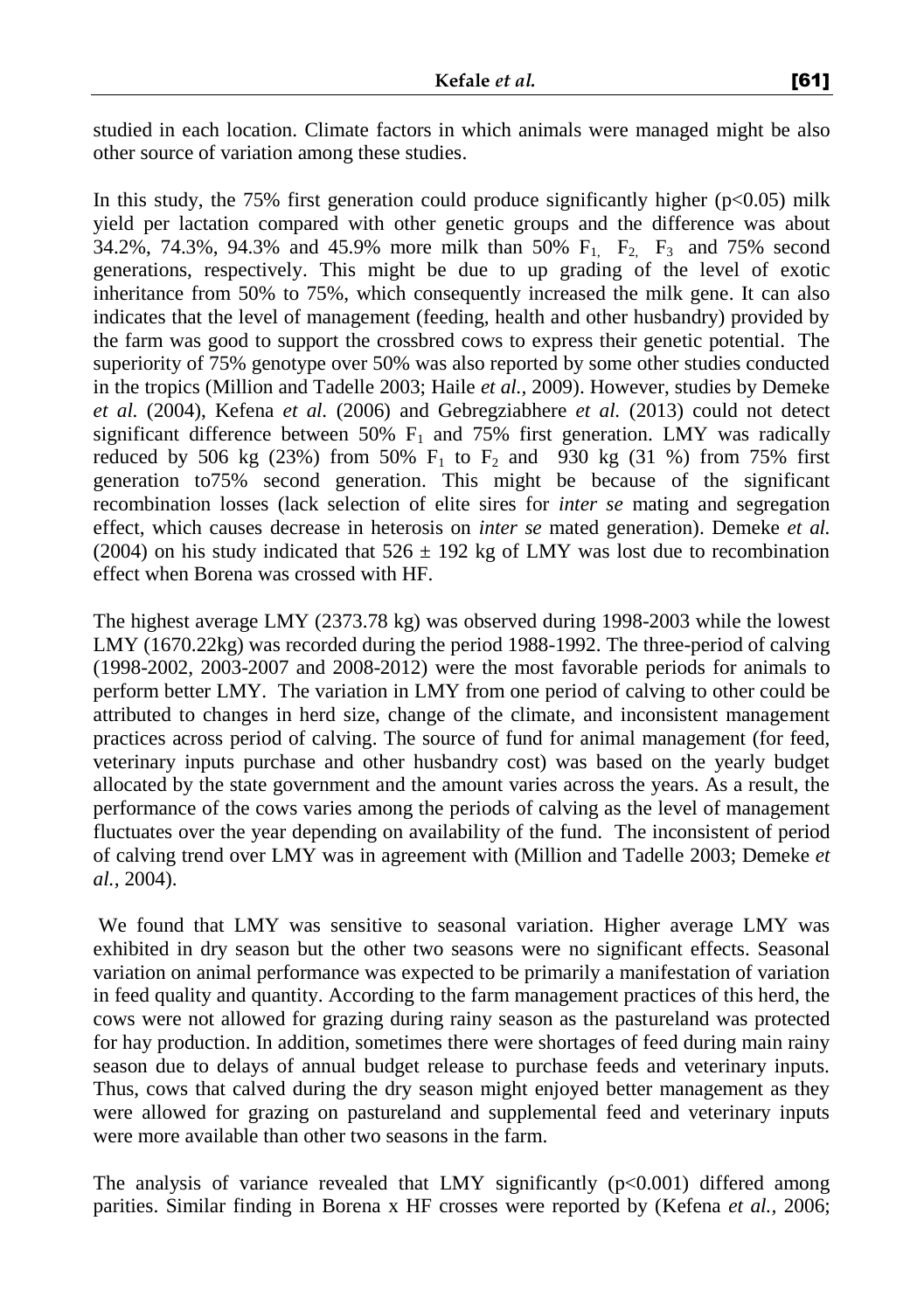Haile *et al.,* 2009; Gebregziabhere *et al.,* 2013; Gebregziabher *et al.,* 2014). Maximum LMY was observed in parity five and minimum yield was recorded in parity one. LMY was increased from parity one to five by 23% and constant then after. The gradual increased in milk yield from first to five parities might be attributed to the growth with respect to body size and increase in the active of secretory tissues of udder due to recurring pregnancies. Unlike the present study, Belay *et al.* (2012) reported decreasing trend of LMY when parity increases.

## Lactation length

The mean LL estimated by this study  $(326.69 \pm 2.03 \text{ days})$  is almost similar with finding of Kahi *et al.* (2000), Kumar *et al.* (2014) and Dash *et al.* (2015) with the values of  $326 \pm$ 72 (SD) days for Sahiwal with temperate breed crosses,  $325.12 \pm 61.28$  days for crossbred in Ethiopia and  $326.57 \pm 2.60$  days for HF x Keran Fries in India, respectively. Suhban *et al.* (2000), Ali *et al.* (2004) and Kefena *et al.* (2006) reported slightly higher estimation from the present result with values of 503.0  $\pm$  6.36 days for Pakistani crossbred, 338.19  $\pm$ 9.98 days for Bangladesh crossbred and  $360.76 \pm 6.11$  days for Ethiopian crossbred dairy cattle, respectively. However, lower estimation of  $204 \pm 27.8$  and  $234.0 \pm 24.0$  days were reported by Djoko *et al.* (2003) and Ashit *et al.* (2013), respectively. The differences in LL might be attributed to variance in farm management system that some dairy farms have their own criteria to dry their cows. In addition, the types of breeds involved for crossbreeding and level of exotic gene inheritance could make difference on length of lactation period.

Lactation length was significantly  $(p<0.001)$  varied among genetic groups. The 75% first generation was longest (374.05  $\pm$  7.24 days) lactation length followed by 50% F<sub>1</sub> crosses  $(343.62 \pm 3.56 \text{ days})$ . Lactation length increased as proportion of Friesian gene increased in this study. This could be associated with longer calving interval and higher milk yield potential of 75% Friesian inheritance. The shortest lactation length was recorded with 75% second generation. However, no significant (P>0.05) differences were observed among 50%  $F_2$ ,  $F_3$  and 75% second generations. LL was declined from  $F_1$  to  $F_2$  and  $F_3$ crosses although the proportions of exotic genes are similar to that of  $F_1$  crosses.

Trend analysis of LL based on calving period showed that there is a decreasing pattern across 1983-1987 to 2013-2017, which might be a management decision in which cows are milked 305 days to bring standard lactation length since 2003, which means involuntary drying off cows. Highest and lowest LL recorded in 1983-1987 and 2013- 2017, respectively. However, no significant (P>0.05) values were observed among calving period of 1998-2002, 2003-2007 and 2013-2017.

Lactation length was not significantly affected (p>0.05) by season of calving. This result is in line with the finding of (Demeke *et al.,* 2004; Haile *et al.,* 2009; Kefena *et al.,* 2006). On the other hand least square mean showed that significant  $(p<0.05)$  differences were observed among parities on LL. The longest LL was observed in first parity and the shortest LL was observed on eighth parity. Cows at first parity was prolonged open period due to lactation stress mainly during the first lactation trimester and thus the farm management could allow the cows for more days on lactation to be economical. Similar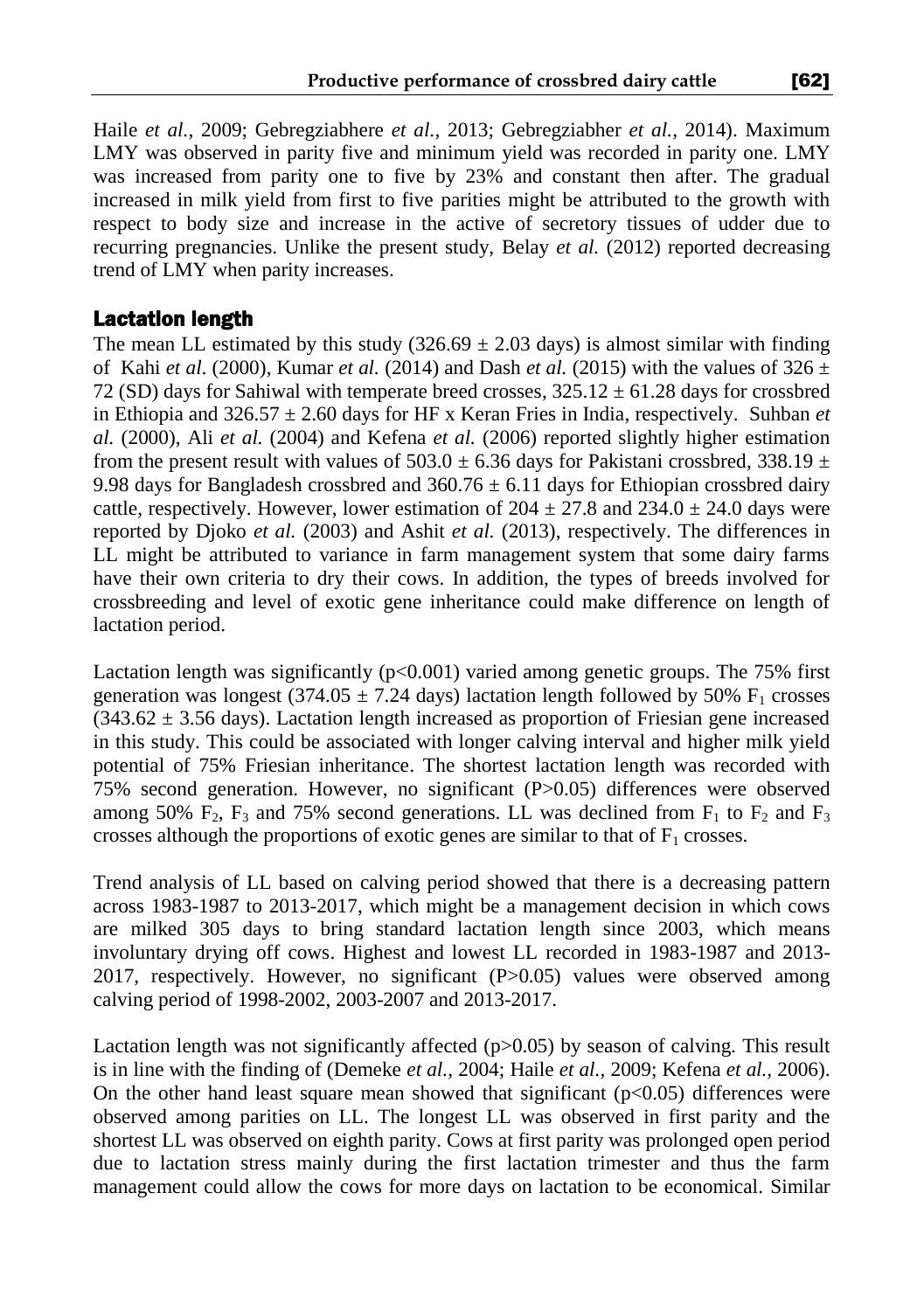with present study, decreasing trend of LL was observed from parity one to eight (Lateef, 2007; Haile *et al.,* 2009).

## **Daily milk yield**

Daily milk yield obtained from 75% first generation (8.70 liter) was significantly (P<0.05) higher compared to other genetic groups. The present result is comparable with the report of (Haile *et al.,* 2009). However, Demeke et al. (2004) and Gebregziabher et al. (2013) who reported that upgrading from 50% to higher Friesian fractions for HF x indigenous crosses had shown no significant differences for milk yields contradict the significant difference observed in this study with studies. The difference of the present study from others literature could be due to management difference and number of observation studied. The 75% first generation was produced 23.1 and 22.8% more DMY than 50%  $F_1$  and 75% second generations, respectively. However, no significant (P $>0.05$ ) difference was observed between 50%  $F_1$  and 75% second generations in this study. DMY was decreased from 50%  $F_1$  to  $F_2$  and  $F_3$  and from 75% first generation to secondgeneration crosses. This might be reduction of heterosis and increase of recombination loss during gamete recombination at time of crossing between the two breeds. In support of this, Demeke *et al.* (2004) on his study indicated that  $3.0 \pm 0.4$  kg of DMY was lost due to recombination effect when Borena was crossed with HF breed.

Period and season of calving had significant (P<0.05) effect on daily milk yield. Higher and lower DMY was recorded during the period 2013-2017 and 1988-1992, respectively. Cows calved during dry and main rain season were produced better DMY than short rain season. Variation in availability of supplemental feed and access to pasture during the calving period, season, and variability of weather across years and season could be the determinate factors, which affects daily milk of study population. This result is contradicted with Haile *et al.* (2009) who found seasonal variation had not significant  $(p>0.05)$  effect on DMY.

Significantly (P<0.05) higher DMY was observed in parity eight and lower yield was observed at parity one. Even though, no clear significant difference was observed from forth to eighth parity, DMY was increased as parity increase in this study. The present result indicated that cows are produced more milk as they became matured enough (associated with growth in body size and secretory tissues of udder and adaptation to lactation stress).

# Conclusion

This study showed that the productive traits were influenced by different environmental factors. The traits measured showed significant variation among genetic groups, calving period, calving seasons, and parities. This indicate that a remarkable improvement can be achieved through better management decision and rigorous selection. Milk production in the first generation crosses increased more compared to second and third generations. Backcrossing of the  $F_1$  generation to the European breed could bring an increase in milk yield. The results of grades higher than 50%  $F_1$  exotic gene (75% first generation) in the present study revealed that performance in productive traits (LMY, LL and DMY)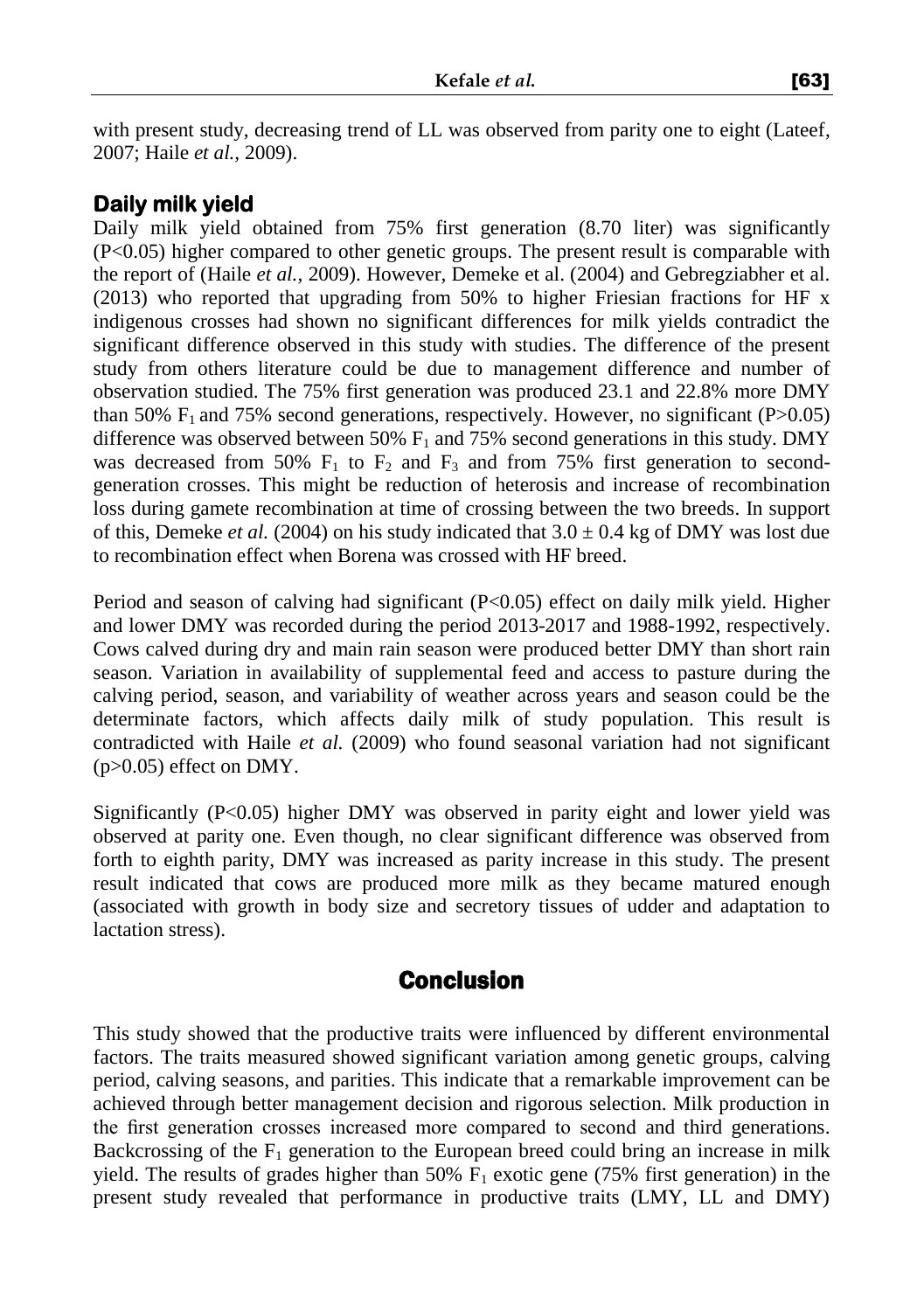continued to increase with increasing proportion of Friesian gene. On the other hand, performances in the  $F_2$ ,  $F_3$  and backcrossed second generations were declined, which might be due to gene segregation at time gamete recombination. Therefore, intense selection on both parental lines for  $F_1$  and 75% first generation genotypes should be implemented to improve overall milk production and associated trait (lactation length).

# Acknowledgements

The authors would like to thank Holetta Agricultural Research Center of Ethiopian Institute of Agricultural Research for allowing us to use long term crossbreeding data for this study.

## References

- Ali Reza Ahmed, Sarder Safiqu Islam, Nargis Khanam, Ayesha Ashraf. 2004. Genetic and phenotypic parameters of milk production traits of crossbred cattle in a selected farm of Bangladesh. *Journal of Biological Sciences* 4 (4): 452-455.
- Ashit Kumar Paul, Abdullah-Al-Maruf, Pankaj Kumar Jha, Golam Shahi Alam. 2013 Reproductive performance of crossbred and indigenous (Desi) dairy cows under rural context at Sirajgonj district of Bangladesh. *Journal of Embryo Transfer* 28(4): 319-324.
- Ashutosh Das, Gous Miah, Mukta Das Gupta, Md Kabiru Islam Khan. 2013. Genetic parameters of Holstein crossbred on commercial dairy farms in Chittagong, Bangladesh. *Indian Journal of Animal Research* 47 (4): 327-330.
- Belay Duguma, Yisehak Kechero, GPJ Janssens. 2012. Productive and reproductive performance of zebu x Holstein-Friesian crossbred dairy Cows in Jimma Town, Oromia, Ethiopia. *Global Veterinarian* 8 (1): 67-72.
- Braännäng Eskil and Person Sven. 1990. *Ethiopian animal husbandry hand book*. Southeastern agricultural zone, Uppsala, Sweden.
- CSA (Central Statistical Authority). 2017. Agricultural sample survey 2017/2018, Volume II Report on livestock and livestock characteristics (private peasant holdings). Addis Ababa, Ethiopia.
- Cunningham EP and O Syrstand. 1987. Crossbreeding *Bos indicus* and *Bos taurus* for milk production in tropics. FAO (Food and Agricultural Organization of the United Nation) Animal Production and Health paper No. 68, Rome, Italy.
- Dash SK, AK Gupta, Avtar Singh, M Manoj, Pushp Raj Shivahre, A Panmei, and SK Sahoo. 2015. Covariance component and genetic parameter estimate of production and fertility traits in Holstein Friesian cross cattle using repeatability animal model. *Indian Journal of Animal Sciences* 85 (10): 1092–1097.
- Demeke Sindros, Neser FWC, Schoeman SJ. 2004. Estimates of genetic parameters for Borena, Friesian and crosses of Friesian and Jersey with the Borena cattle in the tropical highlands of Ethiopia: milk production traits and cow weight. *Journal of Animal Breeding and Genetics* 121: 163 - 175.
- Djoko TD, DA Mbah, JN Mbanya, P Kamga, NR Awah, and M Bopelet. 2003. Crossbreeding Cattle for Milk Production in the Tropics: Effects of genetic and environmental factors on the performance of improved genotypes on the Cameroon western high plateau. *Revue Élev. Méd. vét. Pays trop.* 56 (1-2): 63-72.
- FAO (Food and Agricultural Organization of the United Nation) (2010) Breeding strategies for sustainable management of animal genetic resources. FAO Animal Production and Health Guidelines No. 3, Rome, Italy.